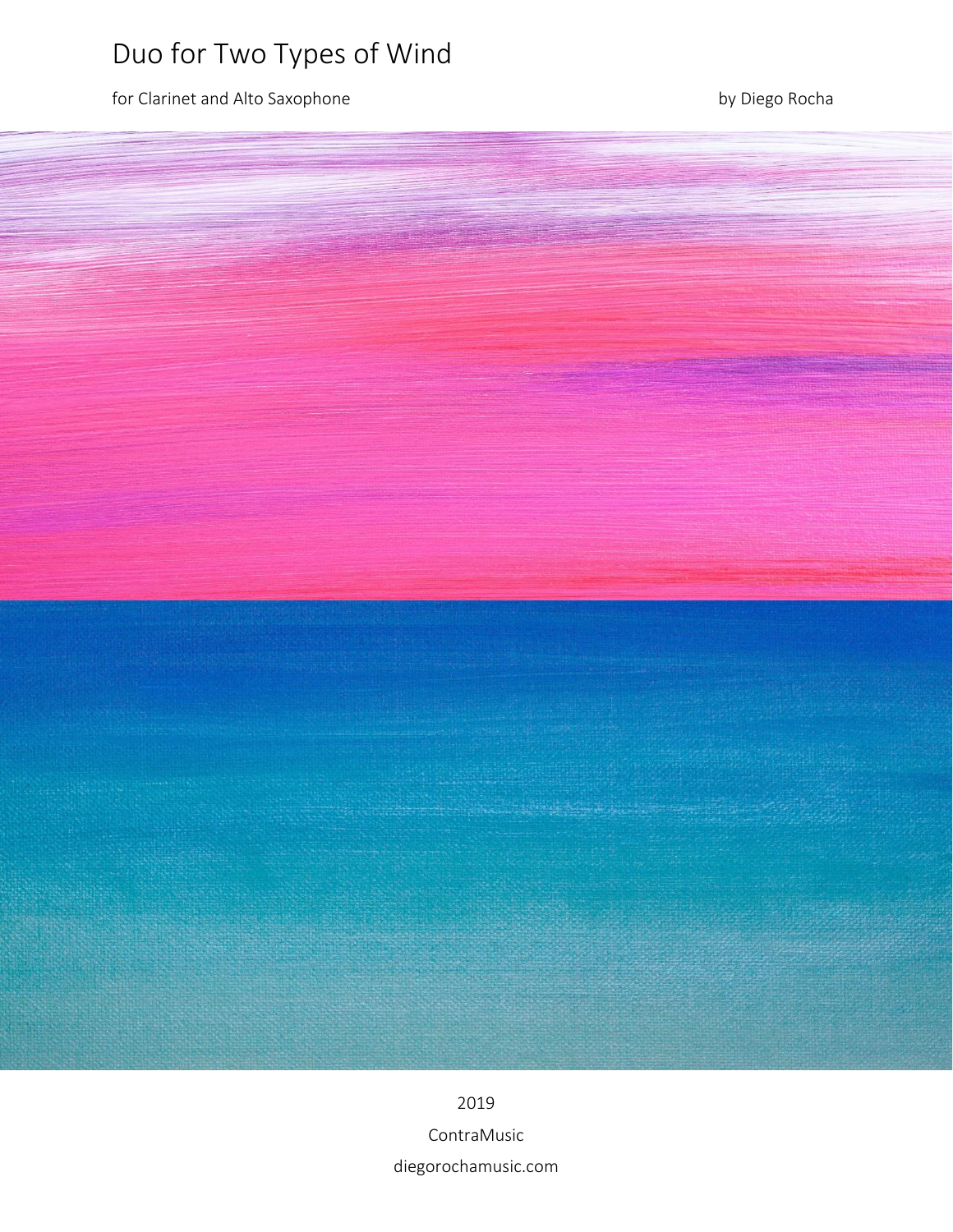Written for and premiered by Duo Entre-Nous, Nov. 7<sup>th</sup>, 2019

## Duo for Two Types of Wind

Diego Rocha 2019 Ca. 8'

> Soprano Clarinet in B-flat Alto Saxophone in E-flat

Performers Notes:

Performers are to stand close together at center stage, faced inwards towards each other rather than outwards towards the audience. Markings of "air" or "subtone" apply until they are nullified by a marking of "norm." or a different playing technique. The very soft "air" sections should be only barely audible to the audience. In the two improvisational sections (measures 110 and 117), performers may use any extended techniques or ways of creating sound that they wish and are free to incorporate body motion as well. Both sections should end very abruptly, with both performers ending their improvisations at the same moment, and then remaining completely still during the subsequent fermatas (pause for ca. 2-3").

Program Notes:

The title of this piece is meant to invoke both the wind as an element—the various forms, shapes and sounds it can take on—and the nature of the two instruments comprising the duo, both being woodwinds. Thus, the piece is broadly in two parts, each being inspired by a different "type" of wind. The syntax of the piece, meanwhile, takes cues from the way that we most often use wind: to speak. The performers are playing (speaking) *to* each other and *for* each other, while the audience are merely observers of the conversation they would be having anyway.

> diegorochamusic.com diegoaaslandrocha@gmail.com Copyright © 2019 Diego Rocha/ContraMusic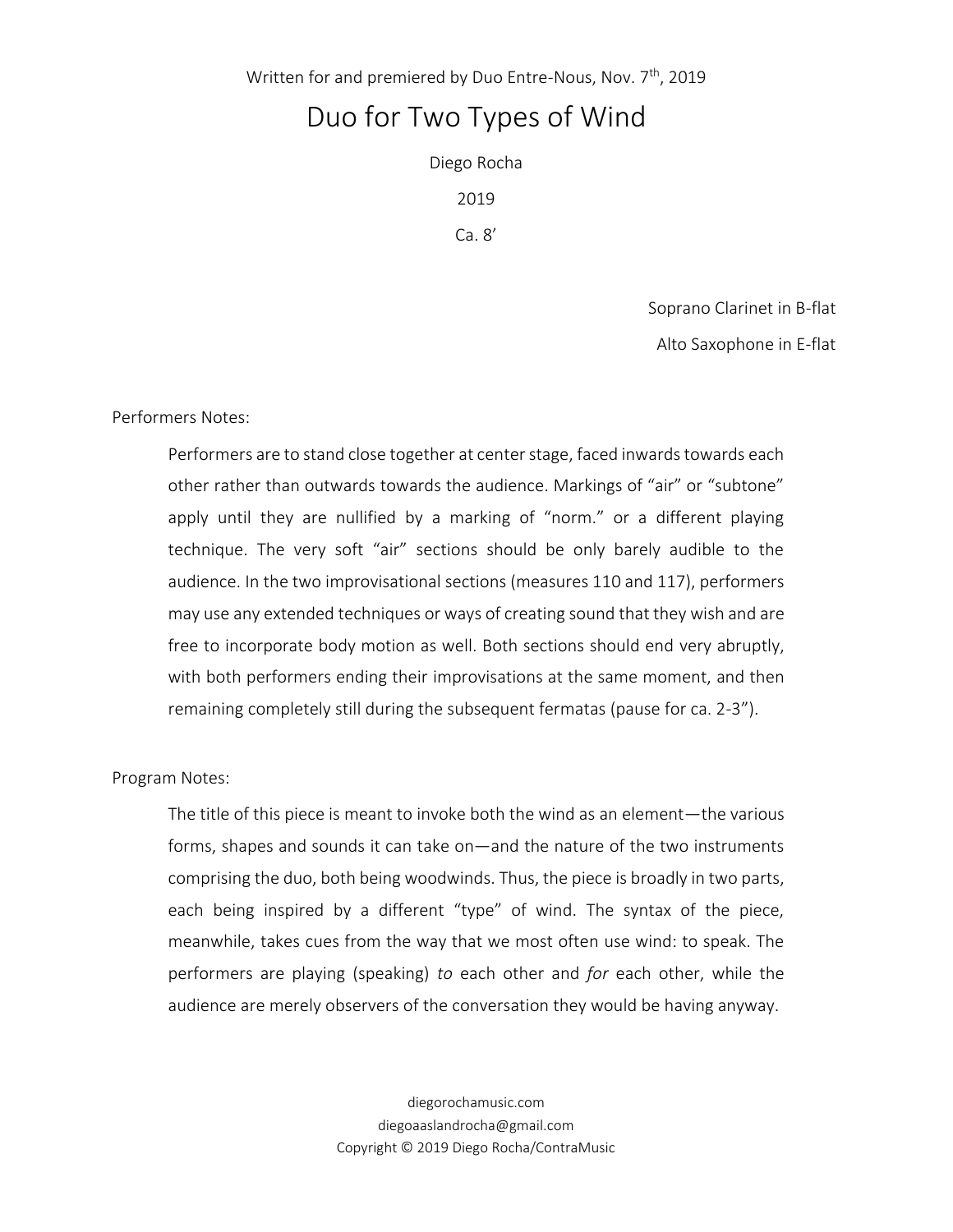Duo for Two Types of Wind

Diego Rocha









Copyright © 2019 Diego Rocha/ContraMusic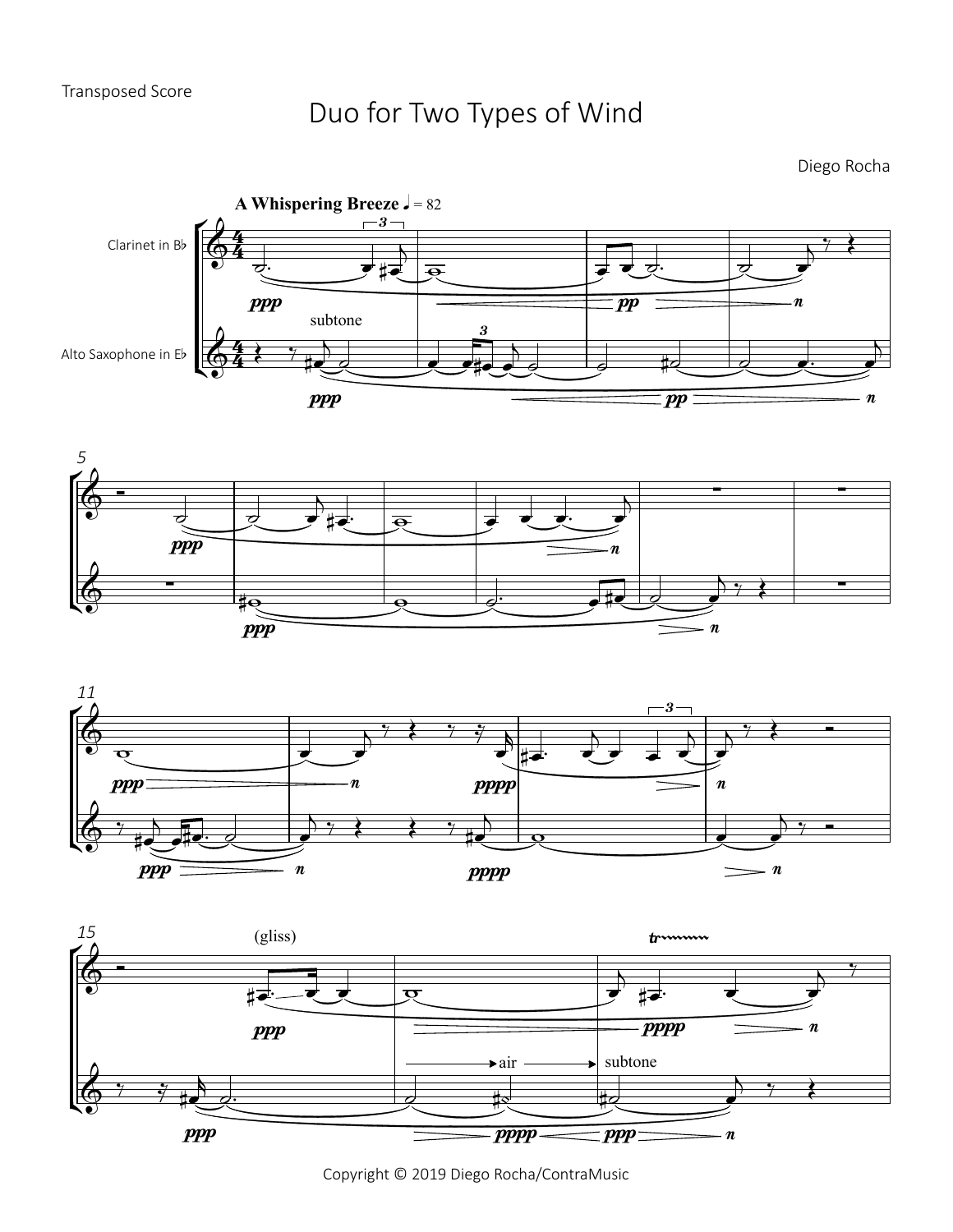







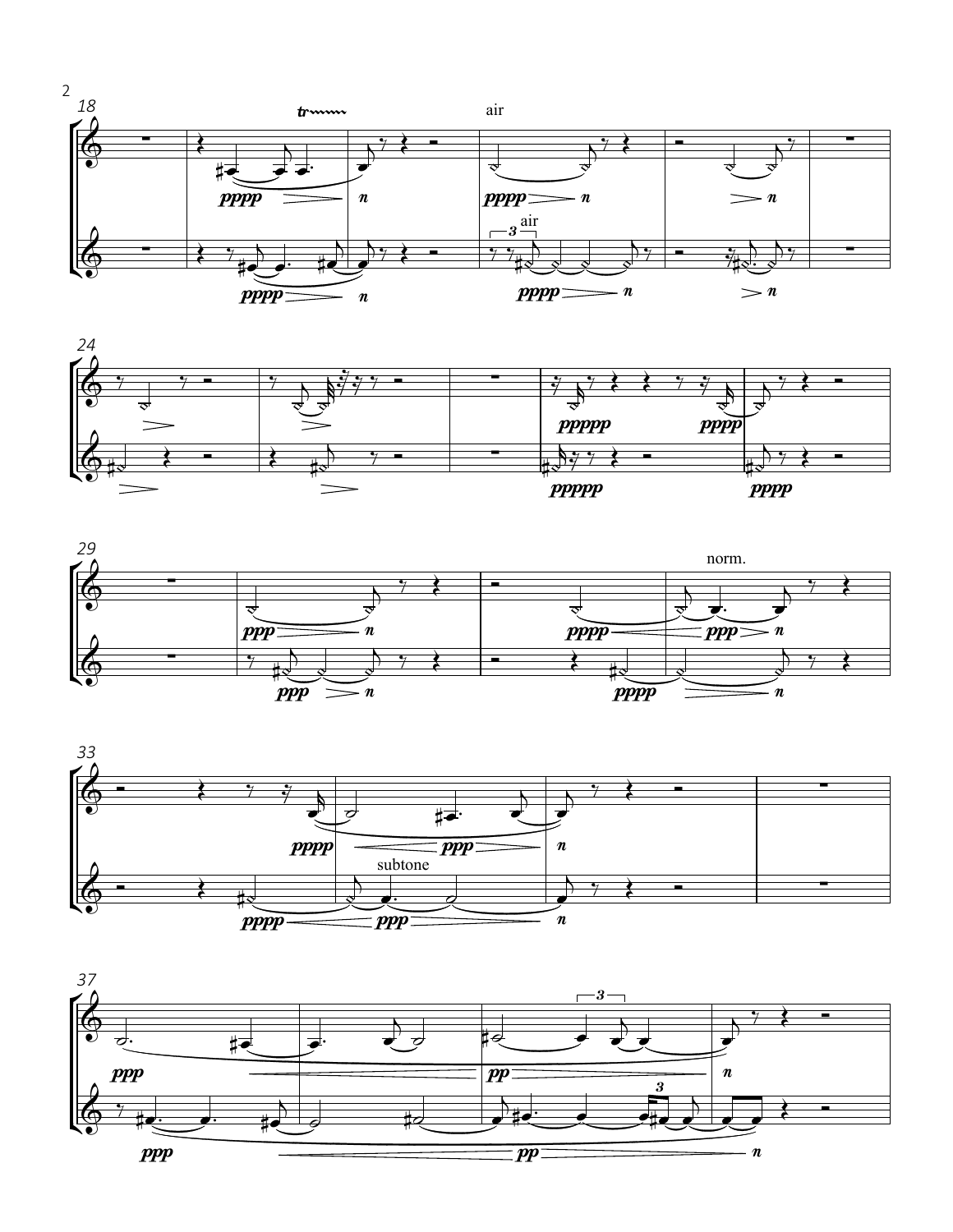







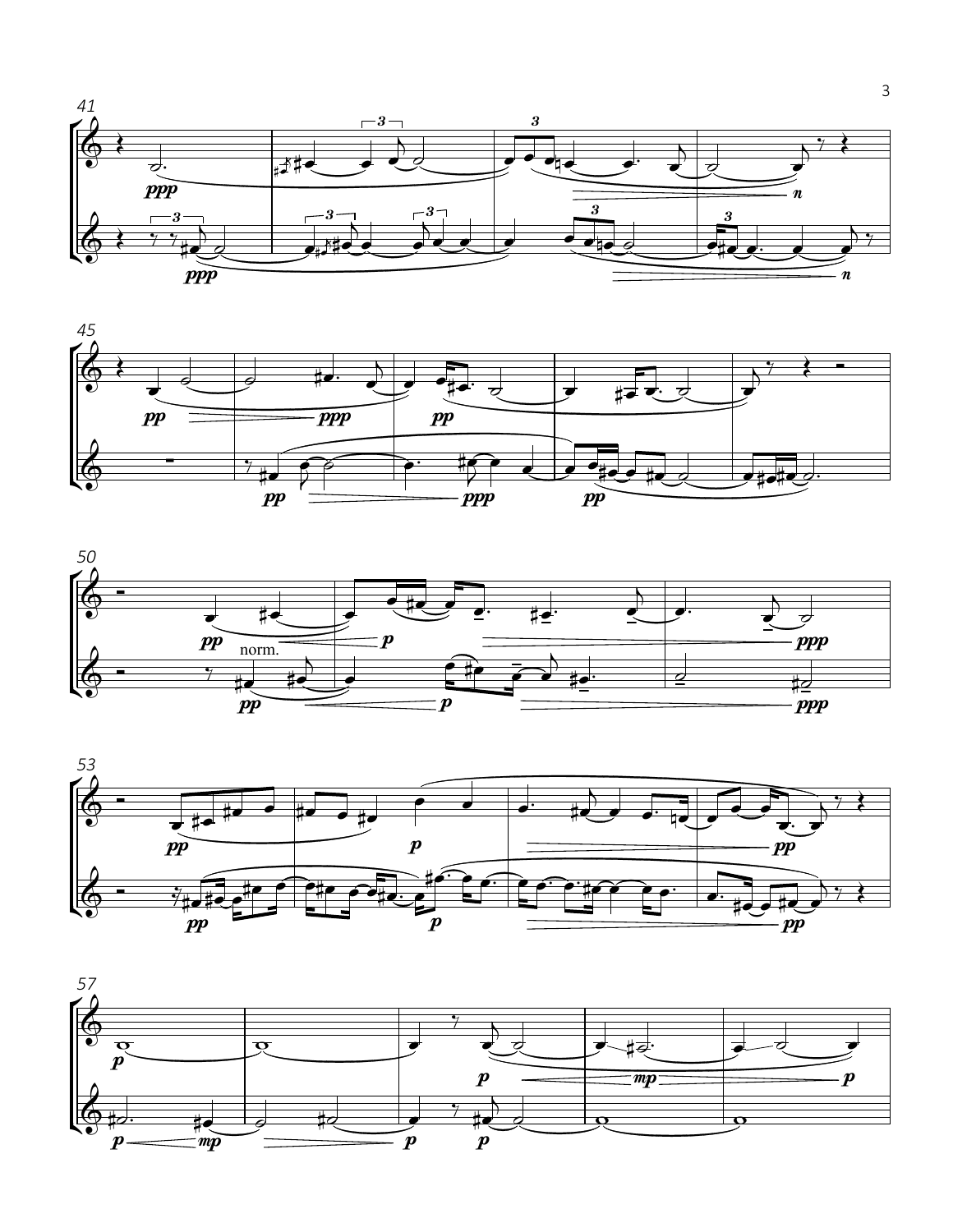







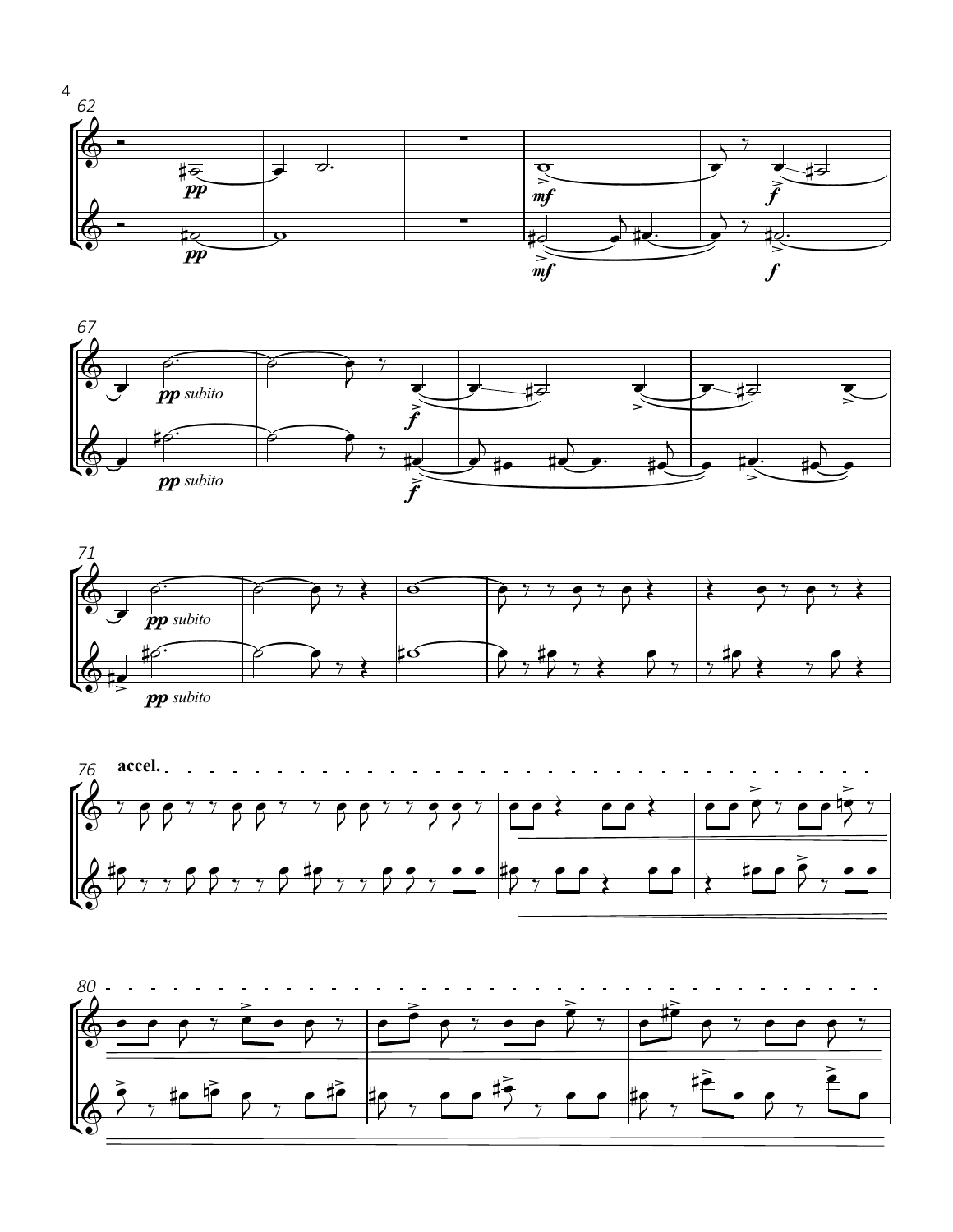